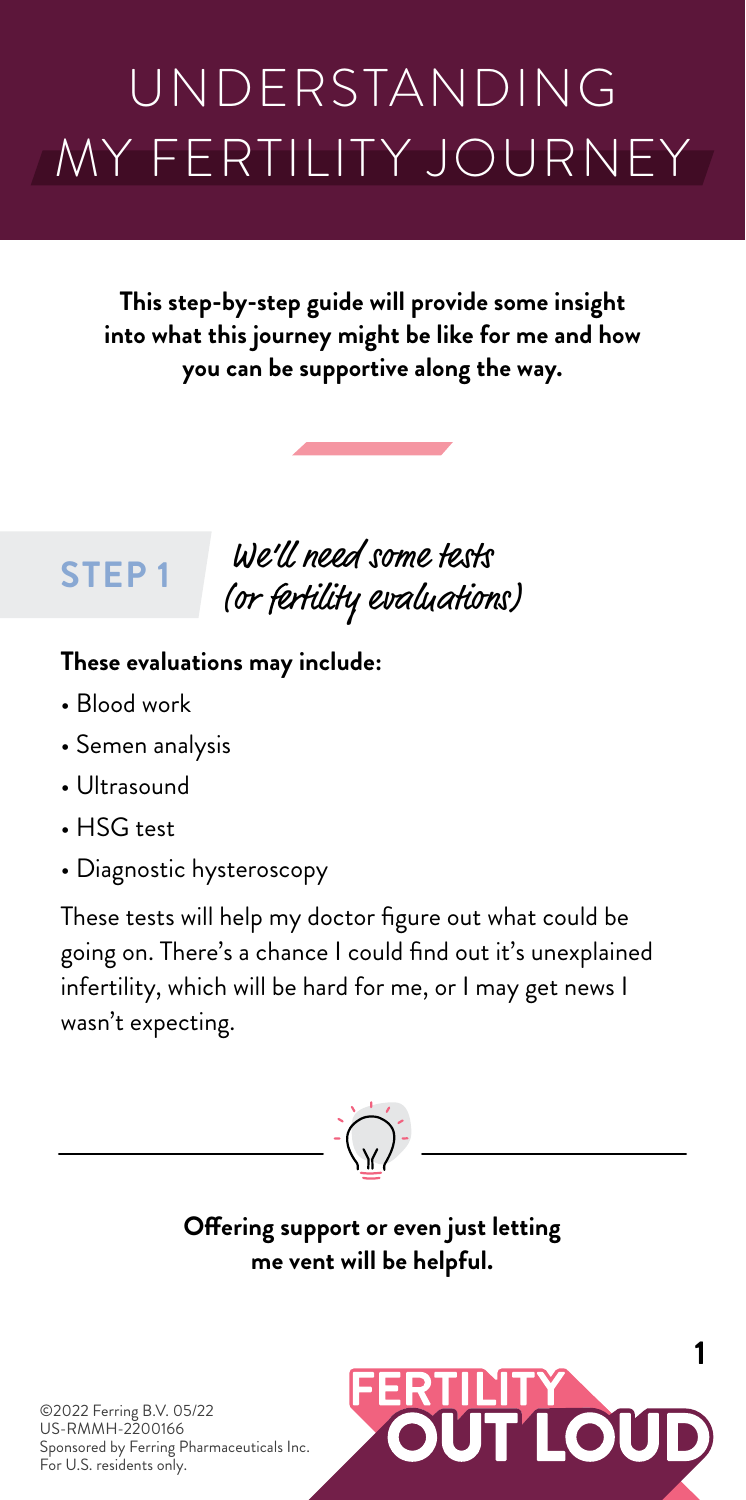## **STEP 2**

 My ertility specialist (or reproductive endocrinologist) may recommend treatment

#### **These treatments can be:**

- Ovarian induction (OI)
- Intrauterine insemination (IUI)
- In vitro fertilization (IVF)
- Intravaginal culture (IVC)

I may be put on hormones before starting some of these procedures, which could make me feel emotional. I may not feel up for our usual things.



### **If I seem distant or not myself, I'll need you to be extra understanding.**

#### **STEP 3** Treatment may last for a while...

Treatment isn't a guarantee, which means I may not have success the first or even third time around. I'll be putting my body through a lot—physically and mentally—and this may be very exhausting for me.



**Please be patient during this time.**



©2022 Ferring B.V. 05/22 US-RMMH-2200166 Sponsored by Ferring Pharmaceuticals Inc. For U.S. residents only.